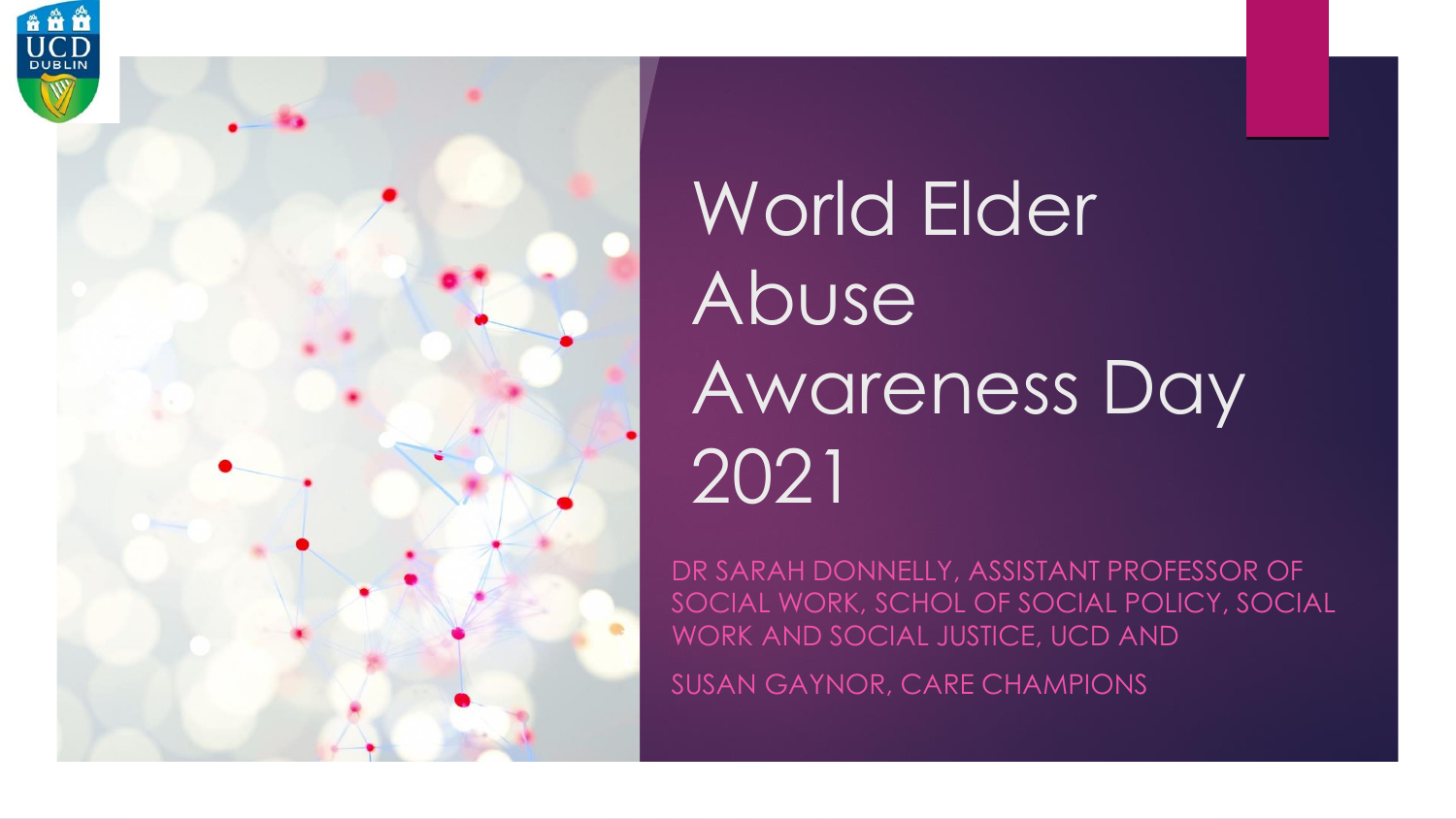

#### Elder Abuse: Key Facts (WHO,2020)

- Elder abuse is defined as 'a single, or repeated act, or lack of appropriate action, occurring within any relationship where there is an expectation of trust which causes harm or distress to an older person' (WHO,2002).
- This type of violence constitutes a violation of human rights and includes physical, sexual, psychological, and emotional abuse; financial and material abuse; abandonment; neglect; and serious loss of dignity and respect.
- A 2017 study based on 52 studies in 28 countries, including 12 low- and middle-income countries, estimated that, over the past year, 15.7% of people aged 60 years and older were subjected to some form of abuse (Yon et al. 2017). Predicted to increase.
- Rates of elder abuse have increased during the COVID-19. "Entrenched ageist attitudes" already undermining the autonomy of older persons in making their own choices and decisions, the pandemic has brought into sharp focus further violence, abuse and neglect against them.
- Elder abuse is increasing, often goes unreported, with official numbers most likely underestimating the extent of the problem (Iborra, Garcia and Grau, 2013).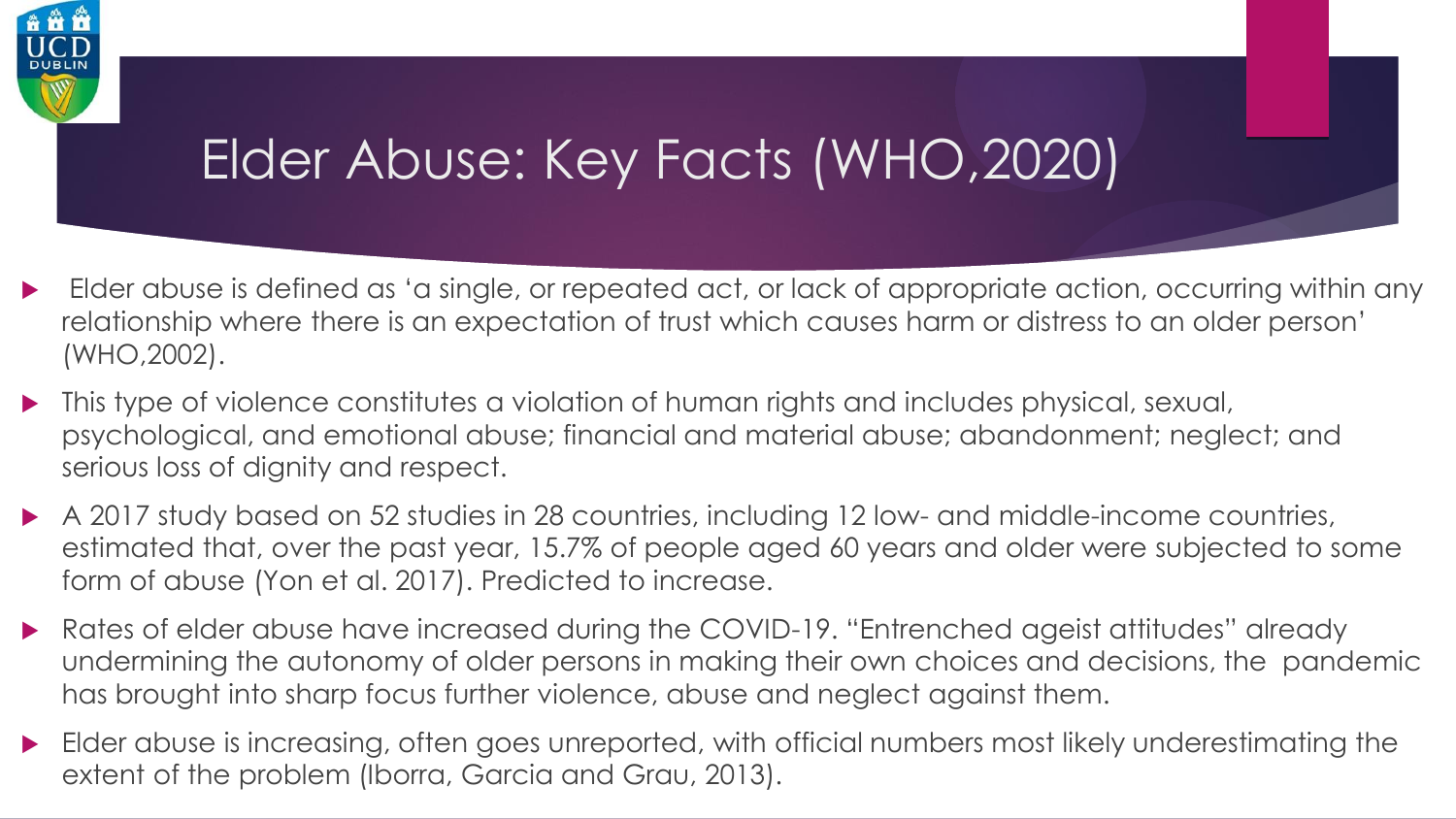

#### Elder Abuse in context of Covid19

#### **Elder abuse is when a**

*"trusted other" (… your country, the people in charge of the place where you live, your healthcare system) neglect your needs, or fail too act, in ways that cause you harm or distress…'* (Aronson,2020).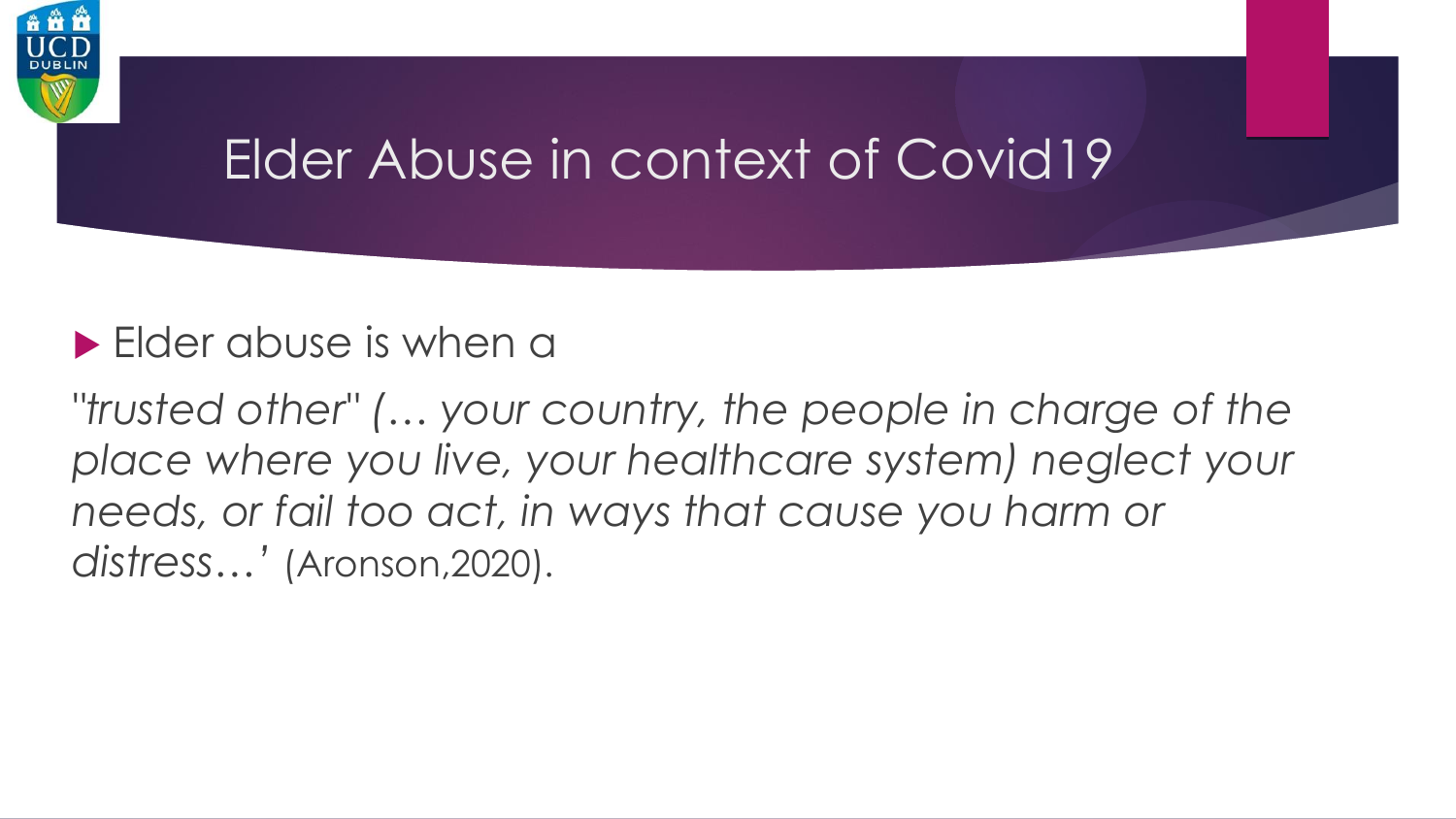## Contributory Factors

- ▶ Our policies and practices make it hard to stay involved with and connected to our communities as we age.
- As a result, older people are more likely to experience social isolation, which increases the likelihood of abuse and neglect.

Elder abuse affects older people across all socioeconomic groups, cultures, and races and can occur anywhere when they are disconnected from social supports:

- In a person's own home
- $\blacktriangleright$  In nursing homes
- Assisted/Supported living facilities
- Institutional settings
- In hospitals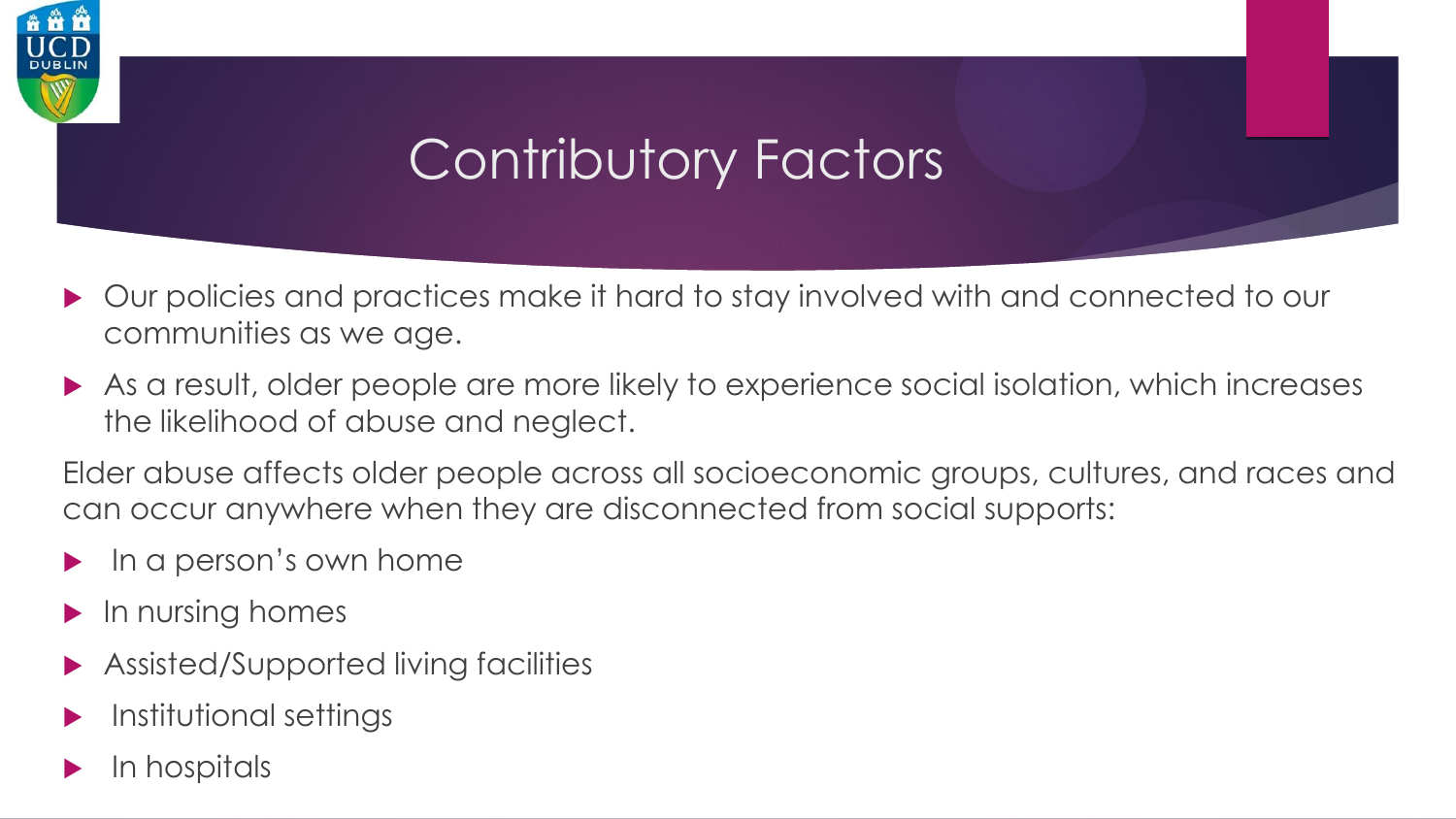

#### Abuse in Care Settings

- What little is known about the prevalence of abuse in nursing homes derives largely from research undertaken outside of the UK and suggests that such abuse is a common occurrence (Cambridge et al, 2011; Joint Committee on Human Rights, 2007; Goergen, 2004; Saveman et al, 1999; Pillemer and Hudson, 1993; Pillemer and Moore, 1989)
- A meta-analysis of prevalence studies in both domiciliary settings and care and nursing home settings determined that:
- 16% of staff admitted having committed psychological abuse;
- 10% admitted to physical abuse;
- 80% reported witnessing others committing abuse in their workplace (Cooper et al, 2008).
- Only a fraction of the abuse that occurs is brought to the attention of safeguarding authorities such as local authority social services departments or HIQA/Care Quality Commission (Moore, 2017).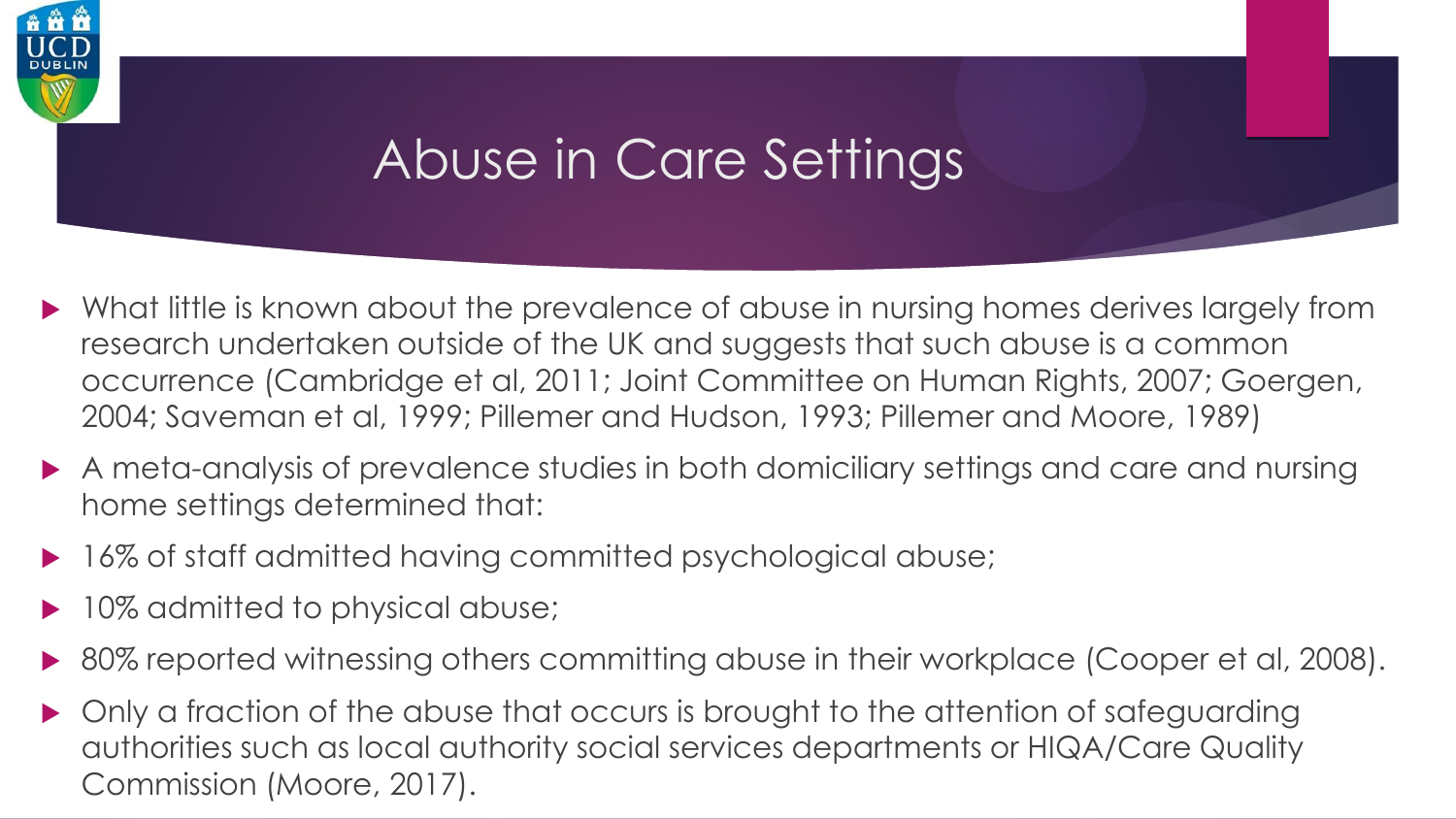

#### Failure to Report Elder Abuse

- Abuse in nursing homes for older people is not always reported, and sometimes it is deliberately concealed.
- As few as one in every four or five cases are reported (Cooper et al, 2008; Bonnie and Wallace, 2003; Wolf, 2000).
- ▶ 57.6% of staff observed one or more neglectful behaviours by other members of staff in the preceding 12 months; (26.9%) of staff had observed at least one psychologically abusive act directed towards a resident in the previous twelve months by another member of staff (Drennan et al.2012)
- **•** Physical abuse was observed as occurring on one or more occasions by 11.7% of respondents (Drennan et al. 2012).
- Nursing home staff often fear the personal consequences of reporting abuse, which could include: victimisation; intimidation; ostracism; reprisal from peers, managers or employers; and loss of employment (Carvel, 2009; Taylor and Dodd, 2003; Moore, 2017).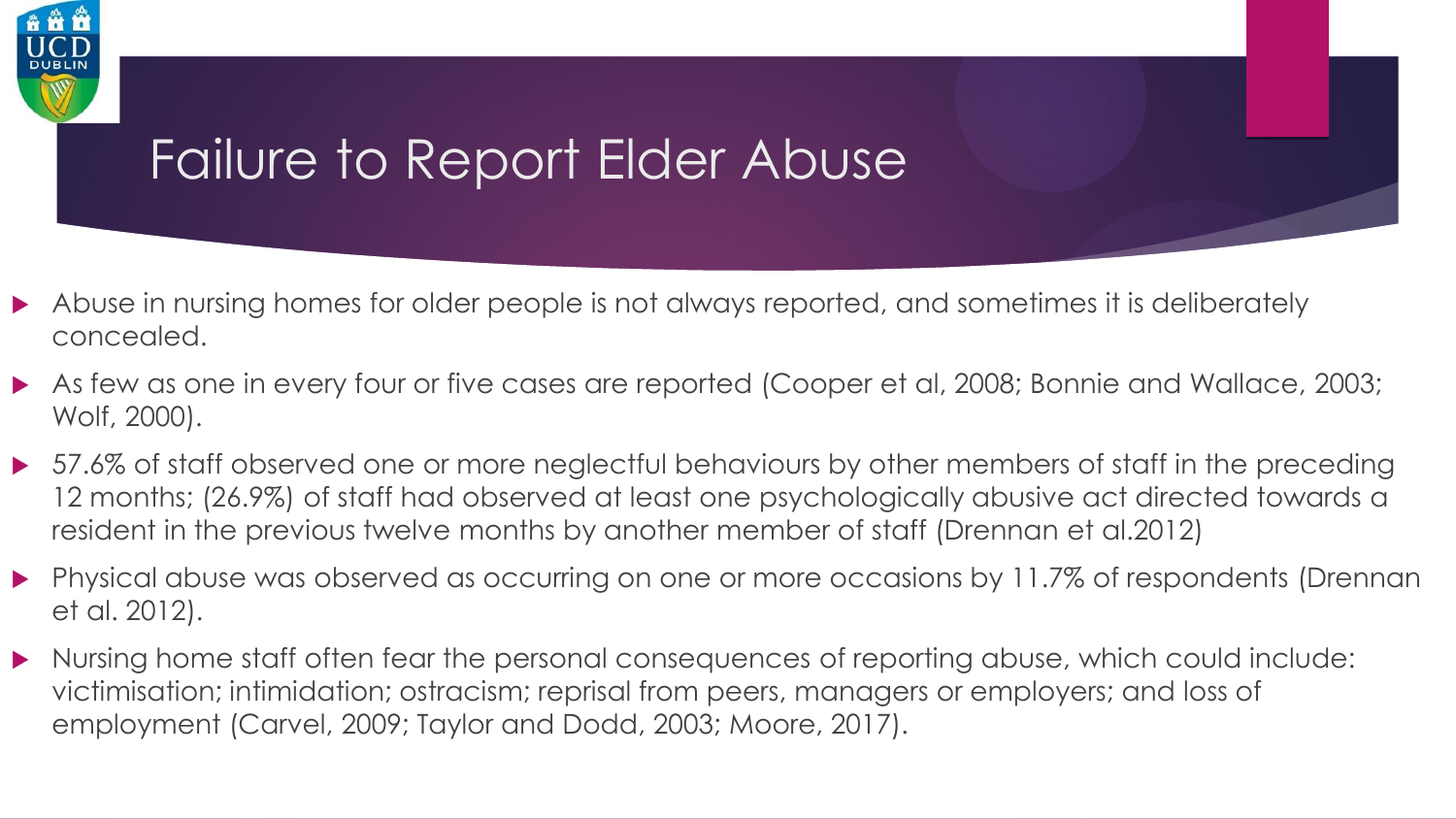#### Irish Context HSE and HIQA: Lack of Governance and Oversight

- While there is a HSE policy to safeguard adults at risk of abuse, they (SPT social workers) continue to work in a legal lacuna with no primary legislative basis for their work (HSE National Safeguarding Office, Annual Report, 2019)
- *For many years now we have been raising the issue of the limited legal and enforcement powers of the Chief*  Inspector...While we can take action to cancel the registration of a provider or attach additional conditions of *registration — this is often a slow process (the legislation as it currently stands allows the service provider a right of reply of 28 days and an appeal) and the threshold to meet to cancel registration is very high.*

*People should not be subjected to significantly deteriorating care and service quality to the point their very lives are at risk because of legal limitations.*

(Mary Dunnion, Chief Inspector of Social Services and Director of Regulation, HIQA. Irish Examiner, 27<sup>th</sup> November 2020)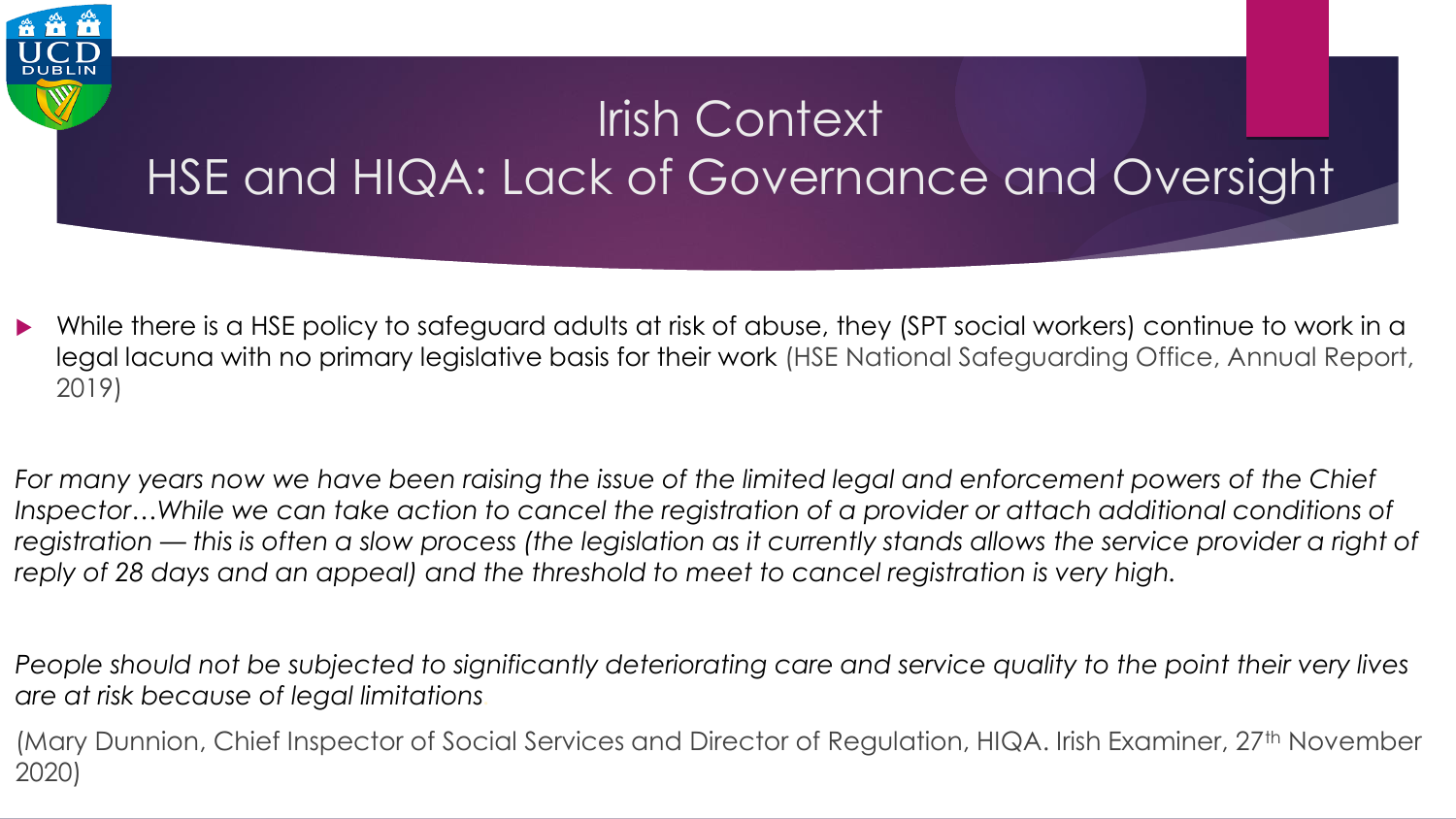

### The Lived Experience of Abuse in Care **Settings**

- ▶ Behind the inspection report accounts of bedsores, dependence, poor hygiene, breaches of conditions, unpleasant smells, insufficient staffing and talk of relocation, dispersal, closure and transfers, are the individuals who receive treatment in/ live in care settings (O'Loughlin, 2004).
- "a tangible reluctance by some to criticise certain aspects of life in residential care" (Age and Opportunity,2003).
- The culture of "not letting on" can be very difficult to penetrate. For the older person, the consequences of speaking out can include victimisation and retaliation, exposure to public view and scrutiny, and fear of being moved on.
- For some, there may be the assumption that nothing will happen, that no-one will take any notice(O'Loughlin, 2004).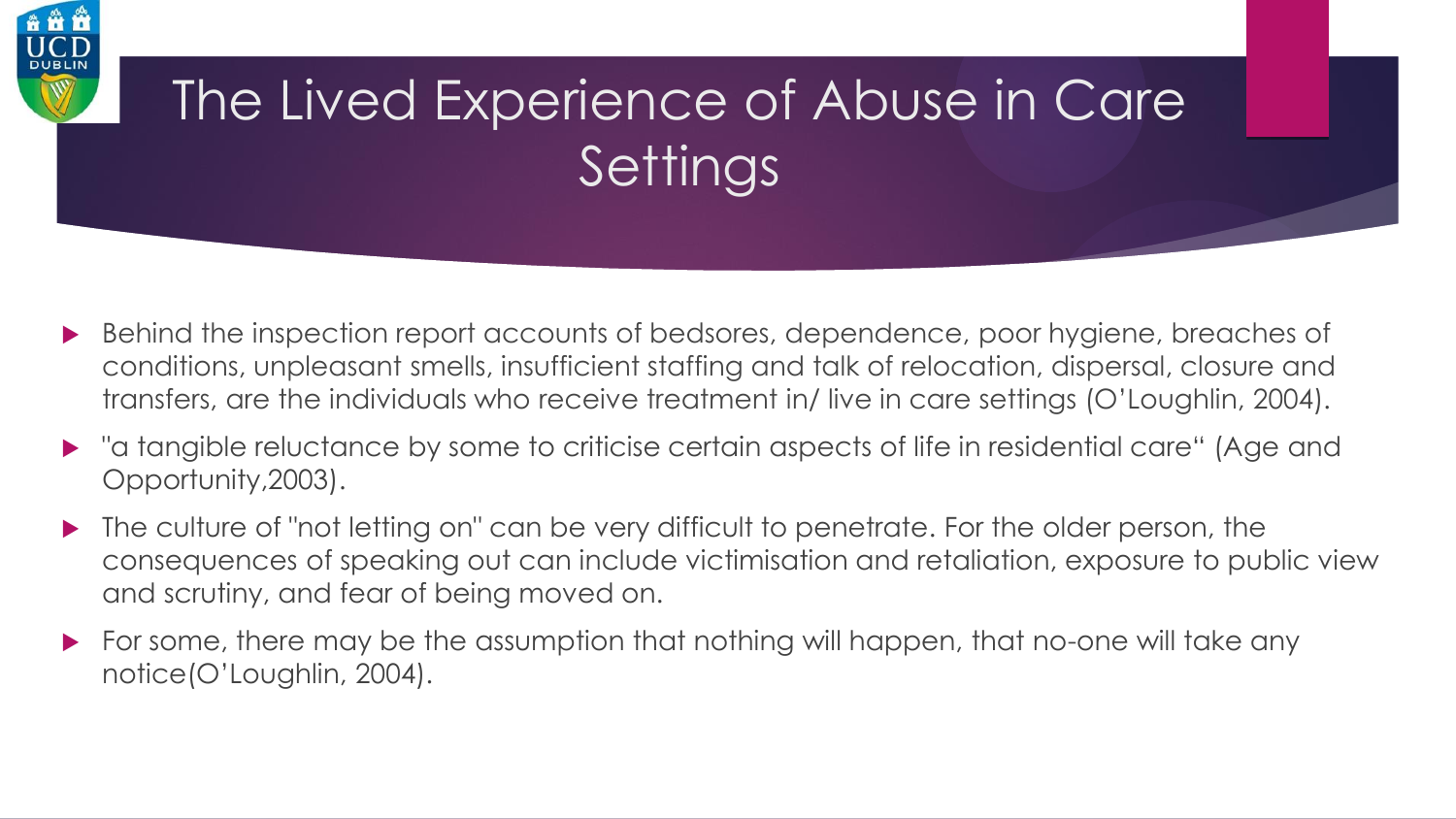

#### Addressing the Problem

- HIQA received a 71% increase on the number of concerns or an issue with the care provided to residents received in 2019 (HIQA, 2020).
- Residents and families often not communicated with in a timely way re; concerns/risks.
- The current safeguarding regulations, including whistleblowing policies, are failing to protect nursing home residents who experience abuse, as it is either not reported, or reported internally but ignored or stifled.
- Insufficient legal powers to protect and take action.
- Under-reporting must be tackled at all levels, including through revisiting the nature of the safeguarding response, and remodelling the organizational culture and value frameworks of staff who witness or are aware of abuse but allow, or participate in, its concealment.
- "While older persons have become more visible in the COVID-19 outbreak, their voices, opinions and concerns remain unheard" (U.N. expert Claudia Mahler commeting on WEEAD 2021)
- Residents must be empowered to protect themselves.